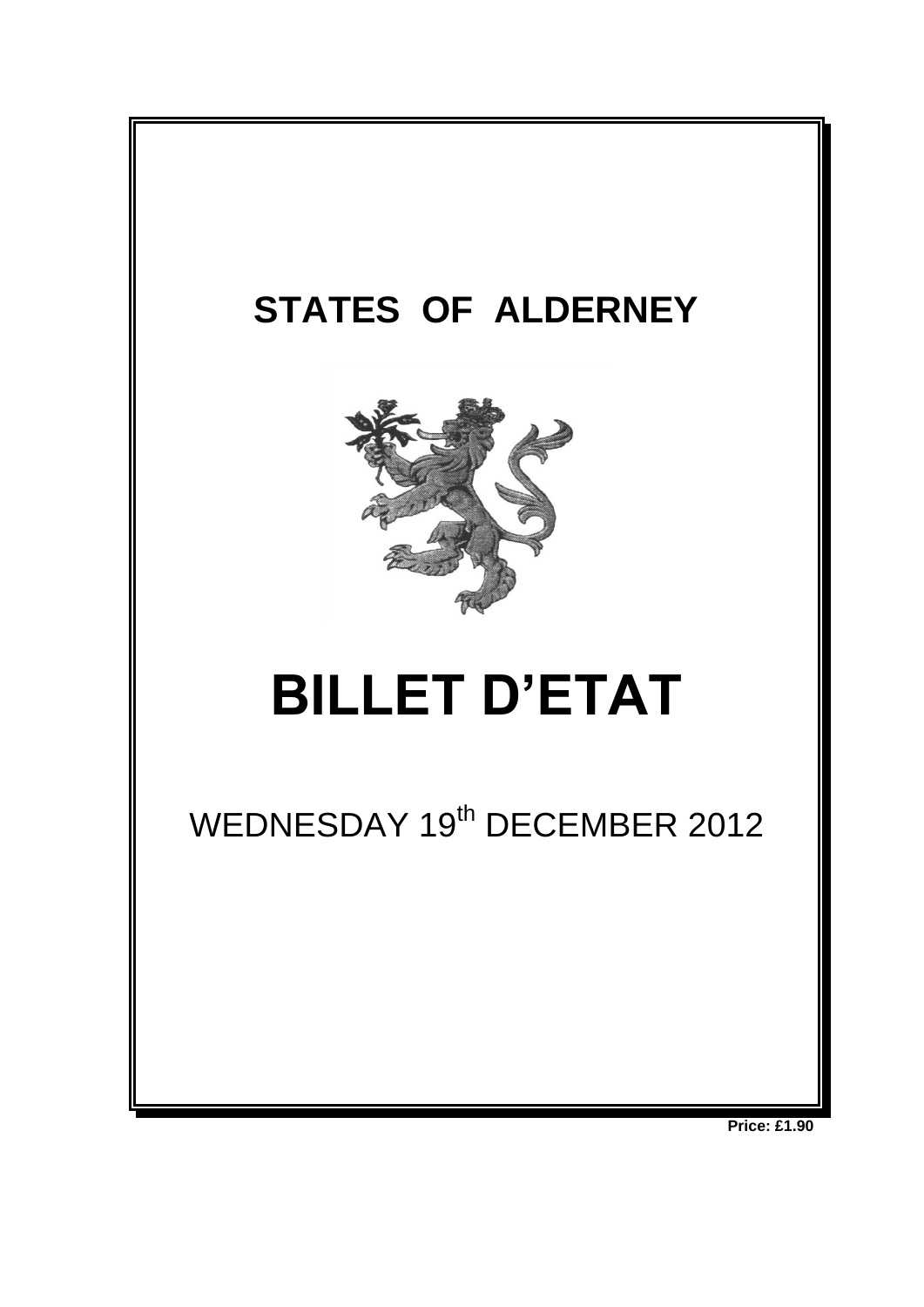# **STATES OF ALDERNEY**

# **BILLET D'ETAT FOR WEDNESDAY 19TH DECEMBER 2012**

*Members of the States:*

*I have the honour to inform you that a Meeting of the States will be held at 5:30 pm on Wednesday 19th December 2012. This will be preceded by the People's Meeting, which will be held on Wednesday 12 th December 2012 at 7:00 p.m. at St Anne's School (not the Island Hall).*

> *W Stuart Trought President*

## **Item I Grant to Alderney Housing Association – Grand Hotel Site**

#### **The following letter has been received from Mr Beaman, Chairman of the Policy and Finance Committee:-**

"In 2009 the States agreed to the formation of the Alderney Housing Association (AHA), in order to take over the responsibility for social housing, and to extend this to provide partial ownership for suitably qualifying Alderney residents.

In addition to this on 24th April 2012 the Policy and Finance Committee approved a planning agreement with Grand Hotel Developments Ltd in respect of permission to develop the former Grand Hotel site, whereby they are committed to provide 6 two bed flats for a pre-agreed price of £413,280 as social housing to AHA. This acquisition price is being funded solely by the AHA by bank loan and rental income.

Within the planning agreement is also an option to agree terms on a further 3 two bed flats and 4 three bed houses. The AHA has been in negotiation with Grand Hotel Developments Ltd and is now in a position to exercise this option to build under a single Land and Build contract. AHA has forwarded a business case to the Policy & Finance Committee in respect of the funding of the project, overall totalling £1,465,246. This is to be funded by bank loan, partial ownership sales receipts together with grant funding from the States of Alderney amounting to £296,000. This is significantly less than the amount included in the States of Alderney 2013 budget at £636,000, as at the time of compiling the budget there were a number of development options available to the AHA.

The Policy & Finance Committee agreed to the grant funding at their meeting held on  $27<sup>th</sup>$  November, subject to planning permission being granted. In reaching this decision it was noted that this project could be a significant investment to the local building industry, as the developers are seeking to use local builders. Assurances have also been provided in that at the commencement of the contract AHA becomes the freeholder of the land, and construction payments will be staged and subject to standard controls on quality, performance, default and final landscaping etc.

A map is attached, showing the area concerned outlined in black.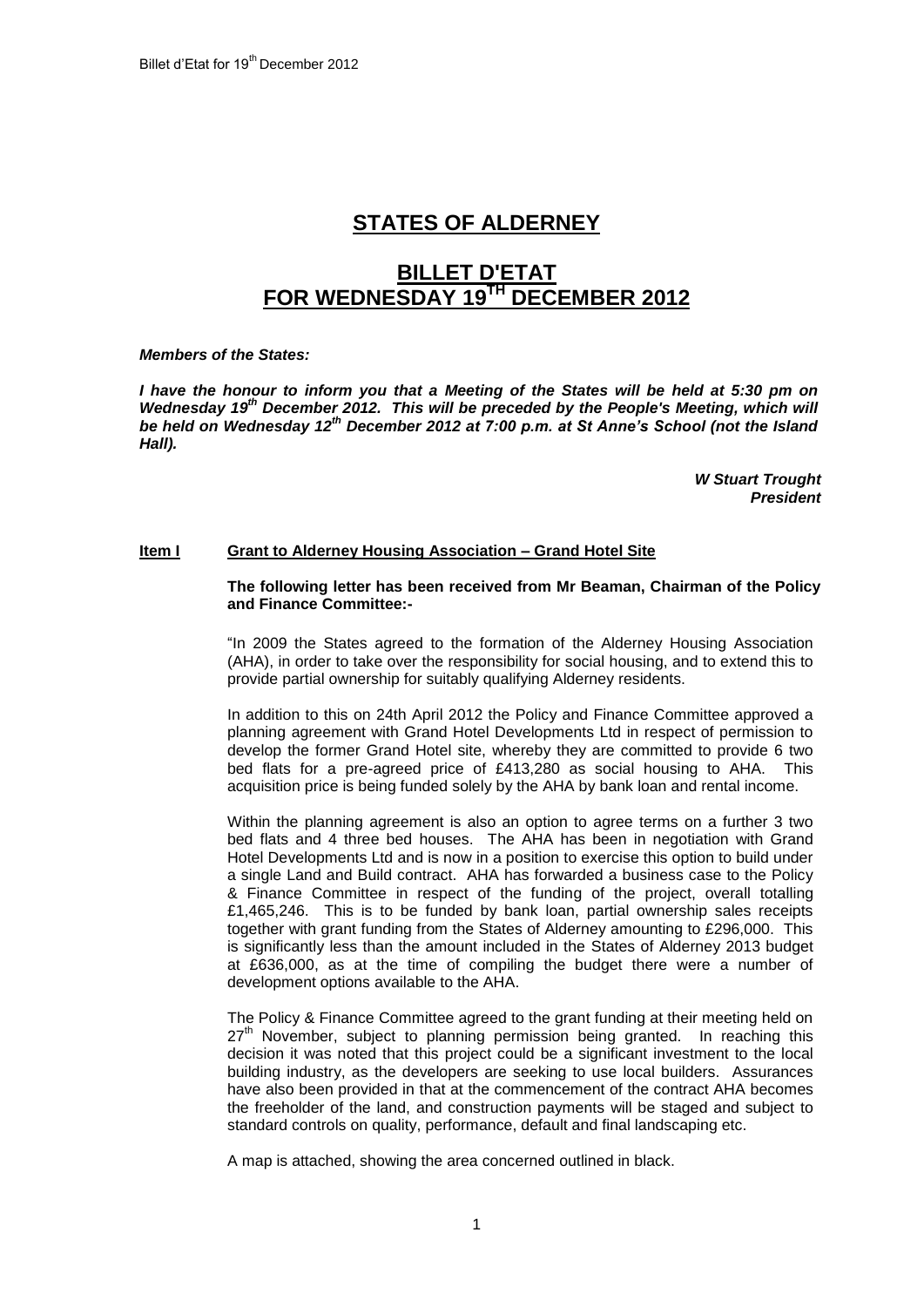I would be grateful if this could be placed before the States at its next meeting together with appropriate propositions.

> *John Beaman Chairman, Policy & Finance Committee"*

**The States is asked to approve awarding a capital grant to the Alderney Housing Association of £296,000 towards the development of social housing units, for rental and partial ownership, at the Grand Hotel Site.**

#### **Item II Harbour Office Replacement**

**The following letter has been received from Mr Walden, Chairman of the General Services Committee:-**

- *"*
- *1. The existing harbour office is failing structurally resulting in ingress of water and vermin which has resulted in damage to key navigational & electrical equipment. The proposal to replace the harbour office has been under consideration for a number of years and various schemes have been considered. BDCC unanimously approved the planning application for the current proposed building at its meeting of 8th June 2010.*
- *2. In April 2012, the General Services Committee requested that WT Partnership of Guernsey (Quantity Surveyors) provide indicative costs for three different redevelopment options of the proposed building at the current location. On 15th May 2012 the General Services Committee considered a paper from the States Engineer dated 9th May 2012 which provided these costs and options. The resolution of that meeting was:*
	- *a) Pitched Roof, with staircase and electrical fittings to the upper floor;*
	- *b) Engineer to invite expressions of interest for the work; and*
	- *c) The preparation of tender documents for the redevelopment.*
- *3. Expressions of Interest were subsequently invited from local construction companies and four companies responded and were subsequently issued with the tender documentation. All four submitted a tender.*
- *4. An initial Project Board was formed consisting of the Chief Executive, States Engineer, States Treasurer and Harbour Master.*

*The Project Board were advised by Darren Keung from Hamon Architects who was appointed to carry out the tender evaluation process. Nigel Carter from WTP (quantity surveyors) has also been advising as has Henderson Green, mechanical engineers, and their professional assistance has included:*

- *Assessing the tender returns against the necessary scope of works*
- *Requesting clarification from tenderers of any unclear areas to ensure parity of tendering*
- *Identifying the extent and nature of additional work and assessing the relevant costs*

*The quantity surveyors provided a report and analysis of the tenders.*

*5. Subsequent to this tender report and analysis, interviews were arranged with the three valid tenderers to assess the detail of their assumptions, methods and programmes.*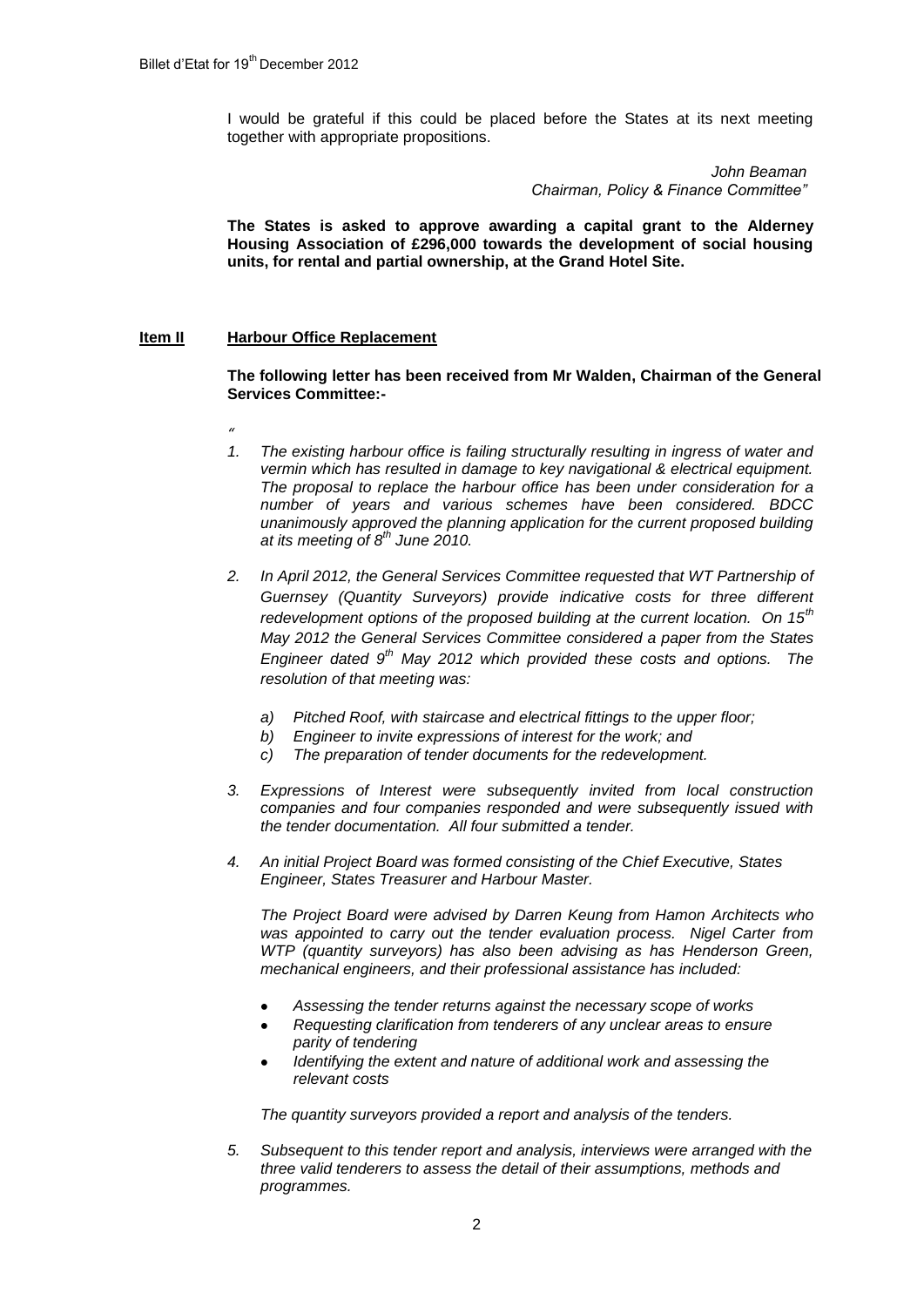- *6. The project board considered the conclusions of these interviews and recommended that AJ Bohan be appointed to undertake the work.*
- *7. The Project Board was keen to ensure that all costs had been included and undertook an exercise to ensure that had happened. The Project Board has therefore assessed costs for all aspects of the work and the presented the findings to both the General Services Committee and the Policy and Finance Committee.*
- *8. The General Services Committee, at its meeting of 13th November 2012, approved the appointment of AJ Bohan for the construction of the replacement Harbour Office and approved in principle the piling tender from Geomarine at a cost of £18k.*

*GSC requested the Project Board reassess the project costs to identify savings prior to approval from the Policy and Finance Committee at the November meeting. This was done and Policy and Finance Committee approved the amended proposal at its meeting on 27 November 2012.*

> *W Walden Chairman, General Services Committee*

#### **The States is asked to approve:**

- **a) that the construction of the replacement harbour office is undertaken by the preferred tenderer AJ Bohan;**
- **b) that the subcontract for piling is awarded to Geomarine; and**
- **c) a budget of £610,000 (in addition to preliminary costs already approved) from Capital funding, which includes the demolition, construction, relocation, professional fees and a small contingency for the redevelopment of the harbour office.**

## **Item III Green paper - Future Economic Planning for the Island Of Alderney: A Roadmap**

#### **The following letter has been received from Mr W Stuart Trought, President of the States of Alderney:-**

*"I have received the following Green Paper from Mr Birmingham:-*

*During the spring of 2011 the States of Alderney Policy & Finance Committee resolved to undertake a process in order to develop a strategic economic plan for the Island of Alderney.*

*It has been perceived by many that historically there has been an absence of focus by the States on the overall condition of the island"s economy, and this has led to a lack of co-ordinated strategic planning on economic matters.*

*The worldwide economic downturn that ensued after the banking crisis of 2008 seemed to bring into sharp relief, in the minds of many, the long term structural economic problems of the island, particularly in the gradual decline over decades of many traditional Alderney business sectors.*

*For example, the number of boats operating in the fishing industry has been in sharp decline over the last two decades for a variety of reasons. Despite this dramatic reduction in numbers in employment in this sector, fishing is still responsible for the majority of Alderneys physical export market. However the evident lack of young*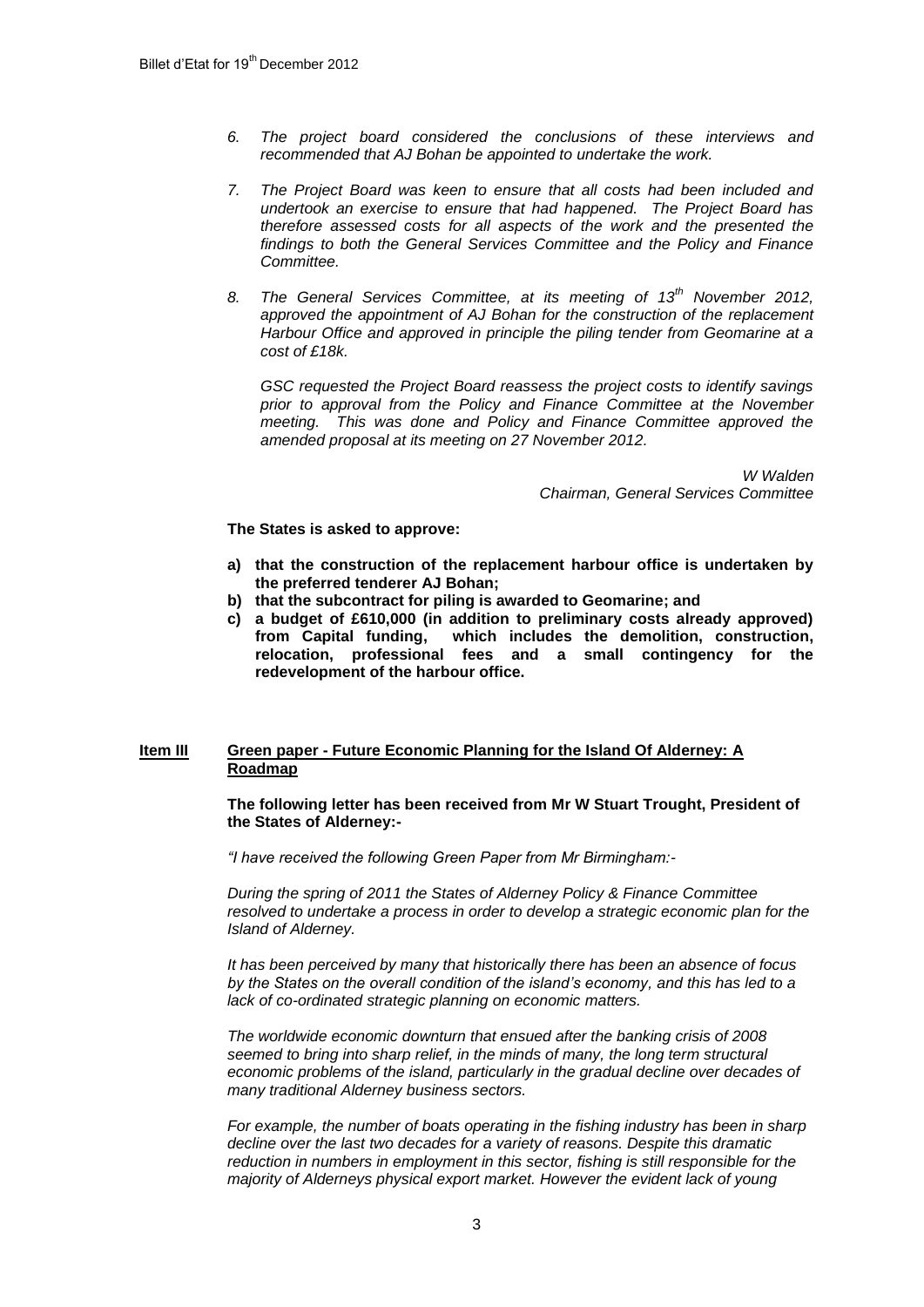*people entering into the industry may mean that shortages of on island skills, such as boat handling, may have already started to occur.*

*Tourism has been suffering from similar difficulties under the combined attack of increased competition as a result of an increase in the number of low cost air fare destinations, along with increasing air fares, whilst increases in indirect taxes have removed the islands previous perception as a cheap holiday destination. High cost of utilities and food, place extra pressure on this sector"s profitability. Further the island has seen the loss of four significant hotels (Grand Hotel, Connaught, Inchalla, Devereux) over the last 30 years, whilst one remains currently closed (Chez Andre). This totals in excess of 150 beds and represents a reduction of well over a third in capacity.*

*The agricultural and industrial sectors have all but vanished. The production of spring flowers and early season vegetables has ceased totally, along with quarrying and most on-island manufacturing, apart from some very small and specialist companies. The exception being the island farm which maintains island milk production and some associated dairy and meat products.* 

*Retail also has been shrinking over time as shopping habits have changed. The difficulties caused by increased competition from the internet and the problems of limited market size are well known.*

*The construction sector had remained fairly buoyant over the last 30 years and to some extent had taken up the slack in employment in the manual labour market caused by the contraction of other sectors, but the banking crisis and the subsequent restriction in available credit in the housing market has dramatically put the economic brakes on this sector. As the housing market has stalled, "churn" in house sales has*  reduced leading to decreased levels of building improvement work. The tightening of *household budgets has also had an effect. This has led to a "make do and mend" mentality, whilst at the same time an emphasis on paying down levels of personnel debt has come to the fore. The figures for congé in Alderney from the last eight years show the current low level of turnaround in the housing market compared to most of the "noughties".* 

*However, employment in the finance sector has continued to remain relatively solid. Jobs in back office roles in areas such as trust company formation and gambling support, remain steady and from the perspective of government finance, the income received from gambling licensing has remained strong. But the recent changes in Low Value Consignment Relief and the drastic effect that this has had on the Channel Island fulfilment sector show the potential difficulties for economies that are inadequately diversified. That lack of diversity can mean that in a relatively short space of time, those economies can be severely affected by policies implemented by external jurisdictions. In such a situation, there can be severe implications for such a jurisdiction when there are sudden changes in the status quo,*

*It is only sensible to take the view that action must be taken to try to solve some of the systemic deficiencies present within the island"s economy especially in terms of managing the decline of traditional sectors, while at the same time attempting to diversify the island"s economy as a whole to help "shock proof" it for the future.*

*The Policy and Finance Committee have therefore agreed to the publication of the green paper "Future Economic Planning for the Island Of Alderney: A Roadmap". There will be a full consultation to accompany the publication and everyone who has an interest in this important topic is invited to respond.*

*The report is available for download from the States of Alderney website and any contributions and observations are asked to be directed in writing to the Chief Executive"s Office marked Economic Planning Consultation by February 28th 2013.*

*Matt Birmingham"*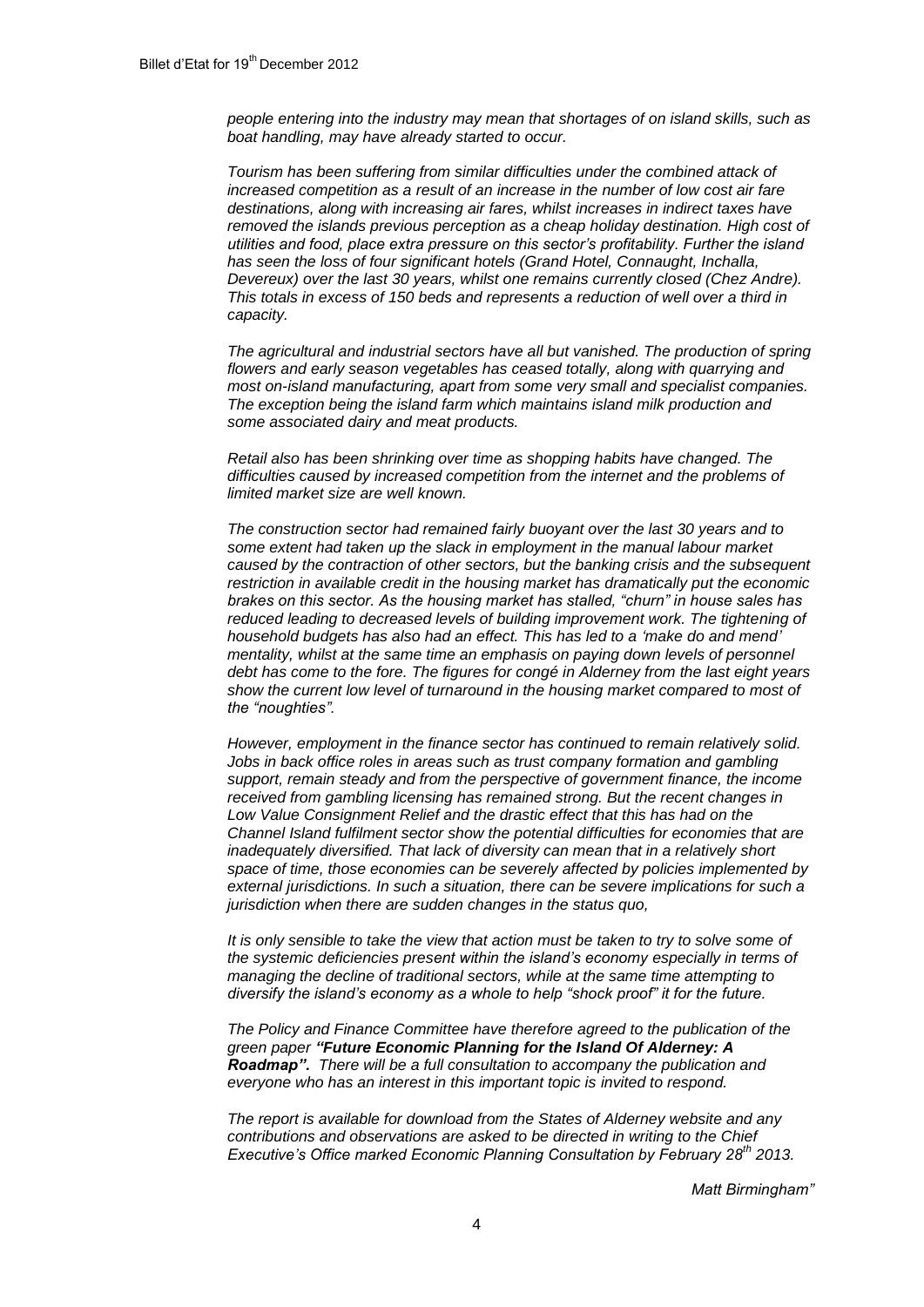## **Item IV Policy & Finance Committee – Annual Report for 2012**

#### **The following letter has been received from Mr Beaman, Chairman of the Policy and Finance Committee:-**

*"In accordance with States Resolution VII(1) of the 4th May, 1977, I attach hereto the Annual Report of the Policy and Finance Committee for 2012.*

*I would be grateful if you would place this Report before the States with an appropriate proposition.*

> *J Beaman Chairman"*

**The States is asked to accept the Annual Report for 2012 of the Policy and Finance Committee.**

#### **Item V The Building and Development Control Committee – Annual Report for 2012**

**The following letter has been received by Mr Sargent, Chairman of the Building and Development Control Committee:-**

*"In accordance with States Resolution VII(1) of the 4th May, 1977, I attach hereto the Annual Report of the Building & Development Control Committee for 2012.*

*I* would be grateful if you would place this Report before the States with an *appropriate proposition.*

> *G Sargent Chairman"*

**The States is asked to accept the Annual Report for 2012 of the Building and Development Control Committee.**

#### **Item VI General Services Committee – Annual Report for 2012**

**The following letter has been received from Mr Walden, Chairman of the General Services Committee:-**

*"In accordance with States Resolution VII(1) of the 4th May, 1977, I attach hereto the Annual Report of the General Services Committee for 2012.*

*I* would be grateful if you would place this Report before the States with an *appropriate proposition.*

> *W Walden Chairman"*

**The States is asked to accept the Annual Report for 2012 of the General Services Committee.**

#### **Item VII Swearing in of President W Stuart Trought for the period 1 January 2013 to 31 December 2016**

The re-elected President of the States of Alderney will take the oath of office.